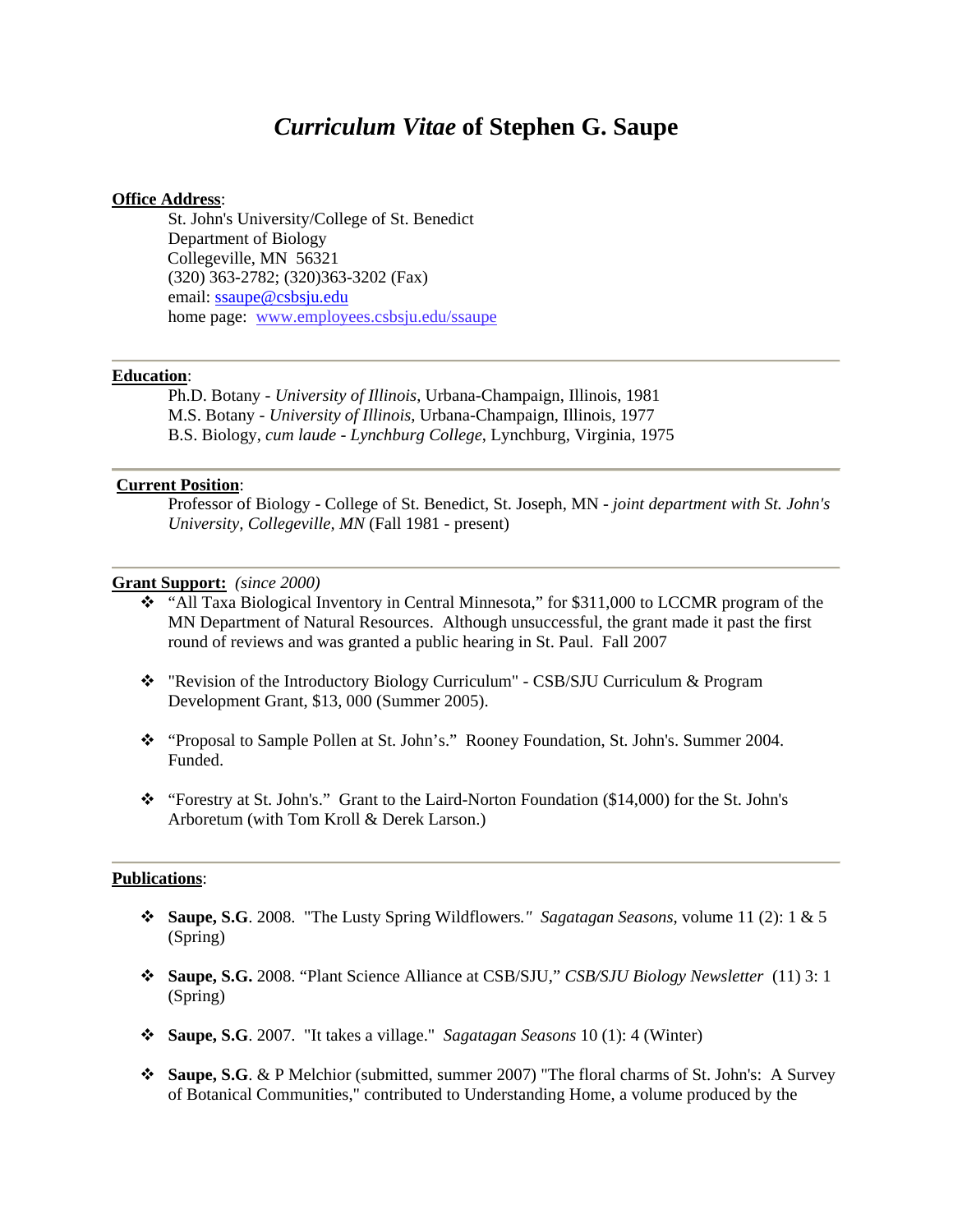CSB/SJU Environmental Studies program (E Diedrich, ed).

- **Saupe, S.G**. 2007. Pollen image (*Juniperus*) published by *The Philadelphia Inquirer* newspaper, March 12, 2007.
- **Saupe, S.G**. & KE Sharpless. 2007. "The Doctrine of Signatures Challenge." *Analytical and Bioanalytical Chemistry* 389 (1): 3 - 9. Published online, Tuesday, July 24, 2007.
- **Saupe, S.G**. 2007. Letter to the editor, "Understanding diffusion," in the *American Biology Teacher* 70 (1): 10 (January, 2008)
- **Saupe, S.G.** 2007. "Sugar Shack Renovation Begins" in *Sagatagan Seasons* (Fall)
- **Saupe, S.G.** 2006. "Snow White and the Winter Wake-up Call." *Sagatagan Seasons* 9: 3 (Winter)
- **Saupe, S.G**. 2006. Bibliography of articles about the St. John's Maple Syrup Operation. On-line at: http://www.employees.csbsju.edu/ssaupe/essays/maple\_bibliography.htm
- **Saupe, S.G**. 2006. Making maple syrup at St. John's: Records show shifts in the 'Sticky Business.'" *Headwaters. A CSB/SJU Faculty Journal* 23: 25 - 38.
- **Saupe, S.G.** 2006. Does sap flow better during Holy Week? *Maple Syrup Digest*, 18A (3): 29 33. Saupe, S.G. 2006. "Maple syrup is not just about pancakes." *Quandong* 32 (3): 16 - 18.
- **Saupe, S.G.** 2006. "Maple syrup: St. John's Sweetest Springtime tradition," submitted to to Understanding Home, a volume produced by the CSB/SJU Environmental Studies program (E Diedrich, *ed*).
- **Saupe, S.G**. 2006. Orchids in the arboretum. *Sagatagan Seasons* 9 (4): 3 & 6 (Autumn).
- **Saupe, S.G**. 2005. "Maple Sugar Time." CSB/SJU Monday morning postcard, March 14. Posted at: www.csbsju.edu/alum/intouch/postcards/saupe.htm.
- **Saupe, S.G**. 2005. "The Maple Syrup Crystal Ball" Sagatagan Seasons 8: 4 (Spring).
- **Saupe, S.G**. 2005. Photograph (maple syrup collecting) published; Abbey Banner Vol 5 (2): 19.
- Scott, C. Eugenia, *et al.* 2004. "The morphology of Steve." *Annals of Improbable Research*, July-August. Cited as a coauthor for tongue-in-cheek article published as part of Project Steve sponsored by the National Center for Science Education.
- **Saupe, S.G.** 2004. "How do they do it?" *Sagatagan Seasons* 7 (1). Winter.
- **Saupe, S.G**. 2004. Pollen image published by *The Texas Statesman* newspaper, Austin (Spring).
- **Saupe, S.G.** 2004. "The Refectory Guardian." Sagatagan Seasons 7: 6 (Autumn).
- **Saupe, S.G.** & J. Arriagada. 2004. "Botanical Report: Plum Creek Regional Park" unpublished report prepared for the City of St. Cloud (MN).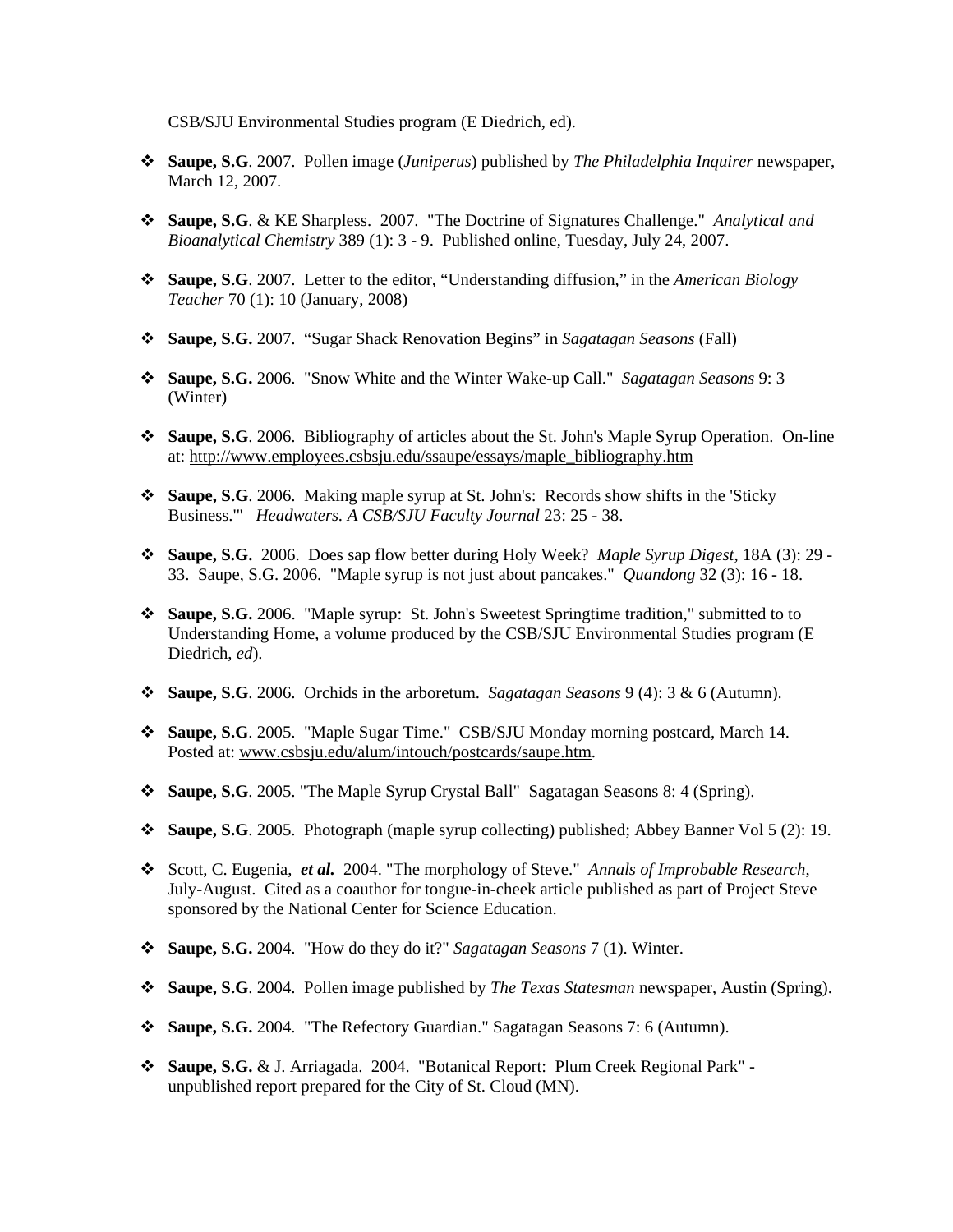- **Saupe, S.G**. 2003. "Buckthorn is my favorite plant. Not!" *Sagatagan Seasons* Vol 6 (3). November
- **Saupe, S.G.** 2001. "Winterberry: A Plant for the Holly-Days." *Sagatagan Seasons* Vol 3 (4). Winter.
- **Saupe, S.G.** 2002. "The origin of the Halloween Jack O'Lantern". *Symposium* 19: 112 122.
- **Saupe, S.G.** 2002. "Parasites for Christmas." *Sagatagan Seasons* Winter
- **Saupe, S.G**. 2002. Three photographs published in *Sagatagan Seasons* Vol 5 (2). Summer.
- **Saupe, S.G.** 2000. The Biology Herbarium. *Sagatagan Seasons* Vol 2 (4). Winter
- **Saupe, S.G.** 2000. "The Biology Department A Walking Tour." Guide written for the CSB/SJU Admissions Department.
- **Saupe, S.G**. 1998. Fall colors. *Sagatagan Seasons* Vol 1 (4). Autumn.
- Hoff, J., **S.G. Saupe** and M. Handahl. 1996. A Quarry Park Primer. Self-published.
- **Saupe, S.G**. 1996. Morality in the Herbarium. *Herbarium News*.
- **Saupe, S.G.** 1986. Review of the book, Of Plants and People by C.B. Heiser, Jr.; *American Biology Teacher* 48: 504.
- **Saupe, S.G**. and G. Donnermeyer, eds. 1984. *Readings in the Life Sciences*. Ginn Custom Publishing. Lexington, MA.
- **Saupe, S.G**. 1982. Significance in test-taking time. *Cable* 6:(8): 3. (letter to the editor).
- Seigler, D.S., **S.G. Saupe**, D.A. Young, P.M. Richardson, B.B. Simpson and J.L. Neff. 1982. *Acacia rigidula* - a new ant-acacia. *Southwestern Naturalist* 27: 364-365.
- **Saupe, S.G.,** D.S. Seigler and J. Escalante-Semerena. 1982. Bacterial contamination as a cause of spurious cyanide tests. *Phytochemistry* 21: 2111-2112.
- **Saupe, S.G**. 1981. Cyanogenesis and angiosperm phylogeny. Pp. 80-116. In *Phytochemistry and Angiosperm Phylogeny.* (Younng, D.A. and D.S. Seigler, eds.) Praeger Press, NY.
- **Saupe, S.G**. 1981. Occurrence of psilocybin/psilocin in *Pluteus salicinus* (Pluteaceae). *Mycologia* 73: 781-784.
- Seigler, D.S., **S.G. Saupe** and L.M. Blehm. 1980. The origin of cyanolipids in *Ungnadia speciosa*. Rev. Latinoamer. Quim. 11: 137-139.
- Boyer, J.S., R.R. Johnson and **S.G. Saupe**. 1980. Afternoon water deficits and grain yields in new and old soybean cultivars. Agronomy Journal 72: 981-986.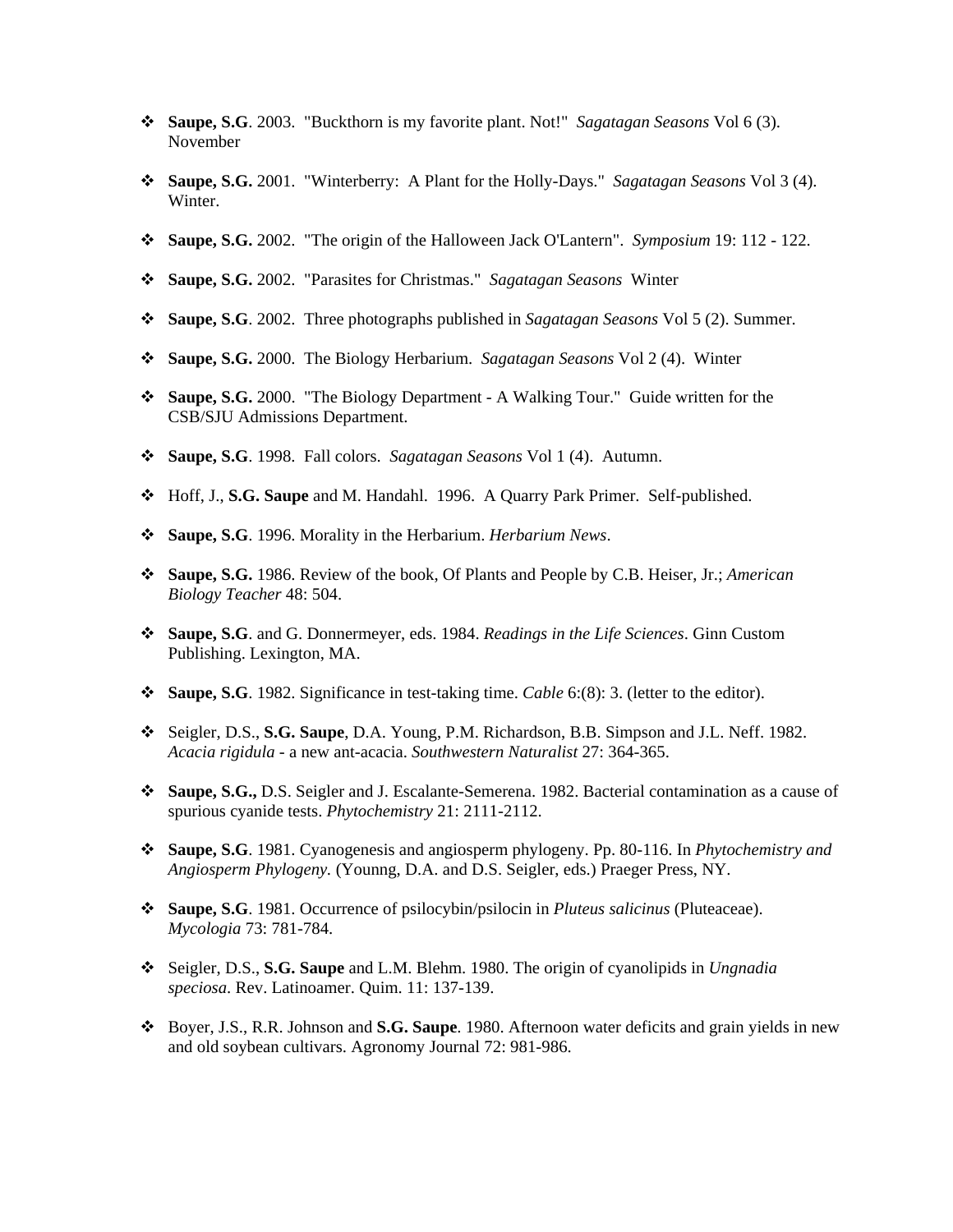# **Invited Presentations**:

- $\div$  "Edible Wild Plants" presented to the Wright County (MN) Historical Society (May 2007), and Friends of Lake Maria State Park (May 2005)
- "Spring wildflowers" presented to the Friends of Lake Maria State Park (May 2008), and Stearns County Horticultural Society (March 2008)
- "Weird and Wonderful Flora of Australia" presented to the Stearns County Horticultural Society (April 2008), and Central Minnesota Audubon Society (September 2008)
- \* "Do you know what's in the air you breathe? An investigation of airborne pollen and mold spores in Central Minnesota." presented to the Luther College Biology Department, March 2007.
- "Central Minnesota Wildflowers" presented at the "Woodlands as Resources" conference, St. John's University; Sept 2006.
- \* "Maple syrup: A sweet springtime tradition" presented at the "Woodlands as Resources" conference, St. John's University; Sept 2006.
- \* "The Natural History of Maple Syrup Production...or, There's more to maple syrup than pancakes." - Presentation to the Royal Society of Western Australia, Perth (Western Australia); May 2006.
- "The St. John's Maple Syrup Operation: A Sweet Benedictine Tradition" CSB/SJU Collegial Conversation presentation, Sept 2005.
- "Natural History of Maple Syrup Production: The St. John's Experience" presentation for the conference Shaping the Future of the Avon Hills, St. John's University (April 2005).
- "Prairie Restoration at St. John's" presentation for the Tri-State Master Gardeners Conference (June 2004).
- \* "The Textbook Flower: A Rare Beast," presentation to the Stearns County Horticulture Society, September 2003).
- "Plant Families for Gardeners" presentation for the Tri-State Master Gardeners Conference (June 2004).
- "From Bloodroot to Trillium: The Biology of Spring Wildflowers" presentation at Kirkwood Community College, Cedar Rapids (IA). March 2003. This seminar was also presented to the CSB/SJU Biology Department (Sept 2003), St. Cloud State University Biology Department (April 2004) and John Curtin University (Perth, Western Australia; Spring 2006).
- "Natural History of Woodland Wildflowers" presentation to the CSB/SJU Biology Department (Sept 2004)."Field Identification of Wildflowers" - presentation at the Woodland Owners and Users Conference, October 2003.
- \* "The Biology of Resurrection: Life after Death in Fungi" presented at the University of Minnesota Lake Itasca Biological Field Station (Summer 2003). Also presented to College of St.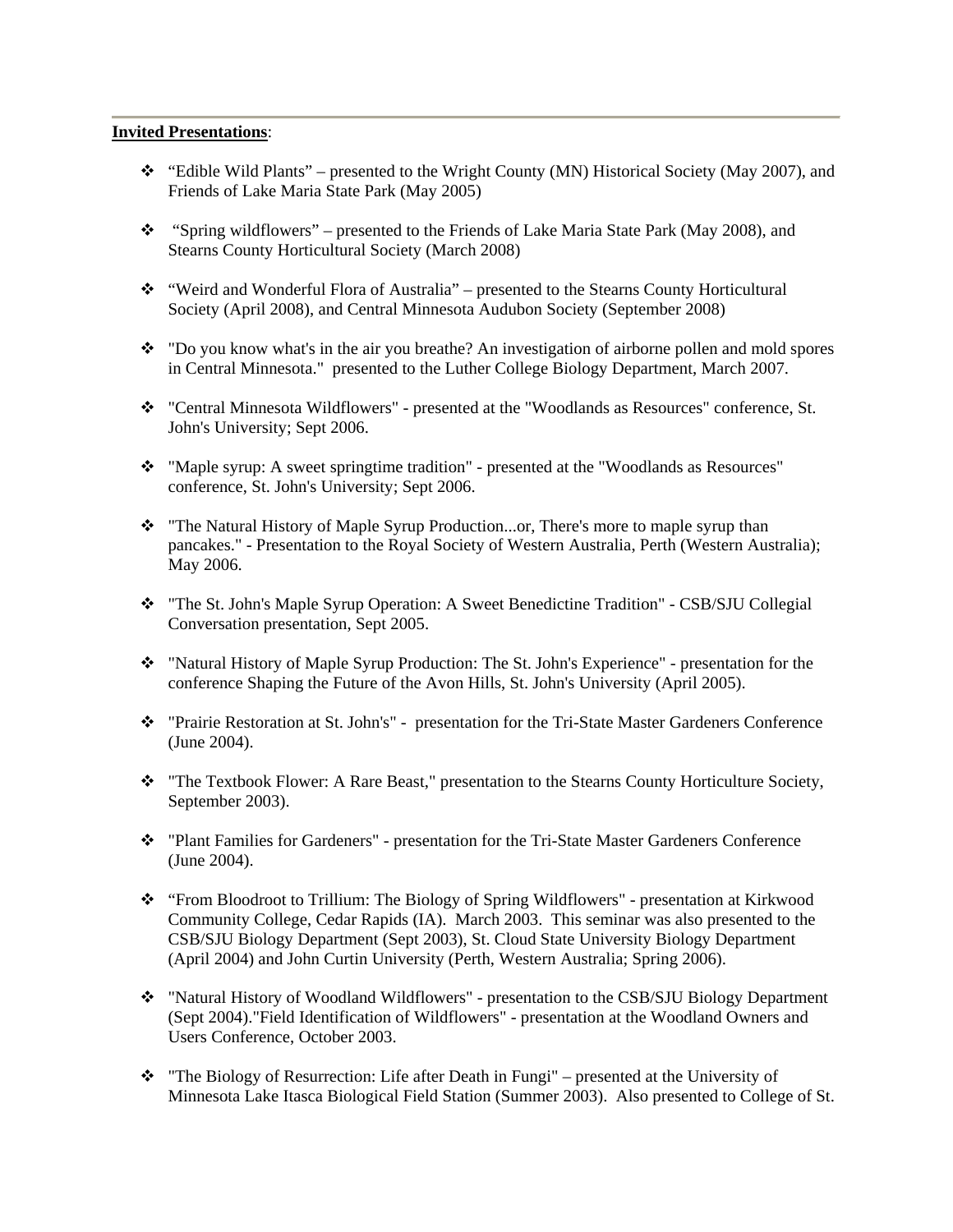Benedict Faculty Development Series (April 1991), Victoria University, Ecology Seminar Series (April 1996)

- "Evolutionary Stories from New Zealand" presented at the University of Minnesota Lake Itasca Biological Station (Summer 2001) and CSB/SJU Collegial Conversation Series (Apr 1997)
- "South Africa" presentation given to 2001 Study Abroad Group (Fall 2000)
- "Plant Taxonomy Primer" Stearns County Horticultural Society (Jan 1999)
- \* "A Botanist Loose in New Zealand" CSB/SJU Biology Department (Nov 1996)
- "Natural History of New Zealand" Central Minnesota Audubon Society (Sept 1997) & Wild Bird Crossing (Oct 1996).
- \* "A Look at Hydroponics" St. Cloud Garden Club, April 1995.
- "A Mushroom Primer for Gardeners" Minnesota State Master Gardener Conference, St. Cloud, MN, April 1994."Wild Mushrooms." Presented to Stearns County Historical Society (Sept. 1993) and Central Minnesota Audubon Society (Sept. 93).
- \* "The Biology of Overpopulation." Presentation for a panel discussion concerning the role of church and society in curbing population growth. College of St. Benedict/St. John's University Biology Club. April 1991.
- "Cyanogenesis in microorganisms." Presented to Mycology Seminar Group, University of California - Davis, May 1989.

# **Contributed Papers**:

- "Airborne pollen and mold spores during the winter months in central Minnesota (USA)" poster presented at the Pan-American Aerobiology Association Conference, State College, Pennsylvania (June 2007). With A Soutar & J Turtle.
- "Airborne pollen and mold spores in central Minnesota" poster presented at the Pan-American Aerobiology Association Conference, Tulsa (OK; June 2005)
- "Effect of Exotic Earthworms on Soil Properties in the St. John's Arboretum" poster presented at the meeting of the MN Chapter of Conservation Society of America (B Rith-Najarian, primary author; Mar 2005).
- \* "The Natural History of St. John's Maple Syrup," Presented to the CSB/SJU Friday Forum, March 2003 (with John Geissler).
- \* "The CSB/SJU Bailey Herbarium: Botanical Tales from the Crypt," Presented to the CSB/SJU Friday Forum, March 2003.
- \* "The South Africa Study Abroad Program: What really happened." CSB/SJU Biology Department Seminar (Jan 2000)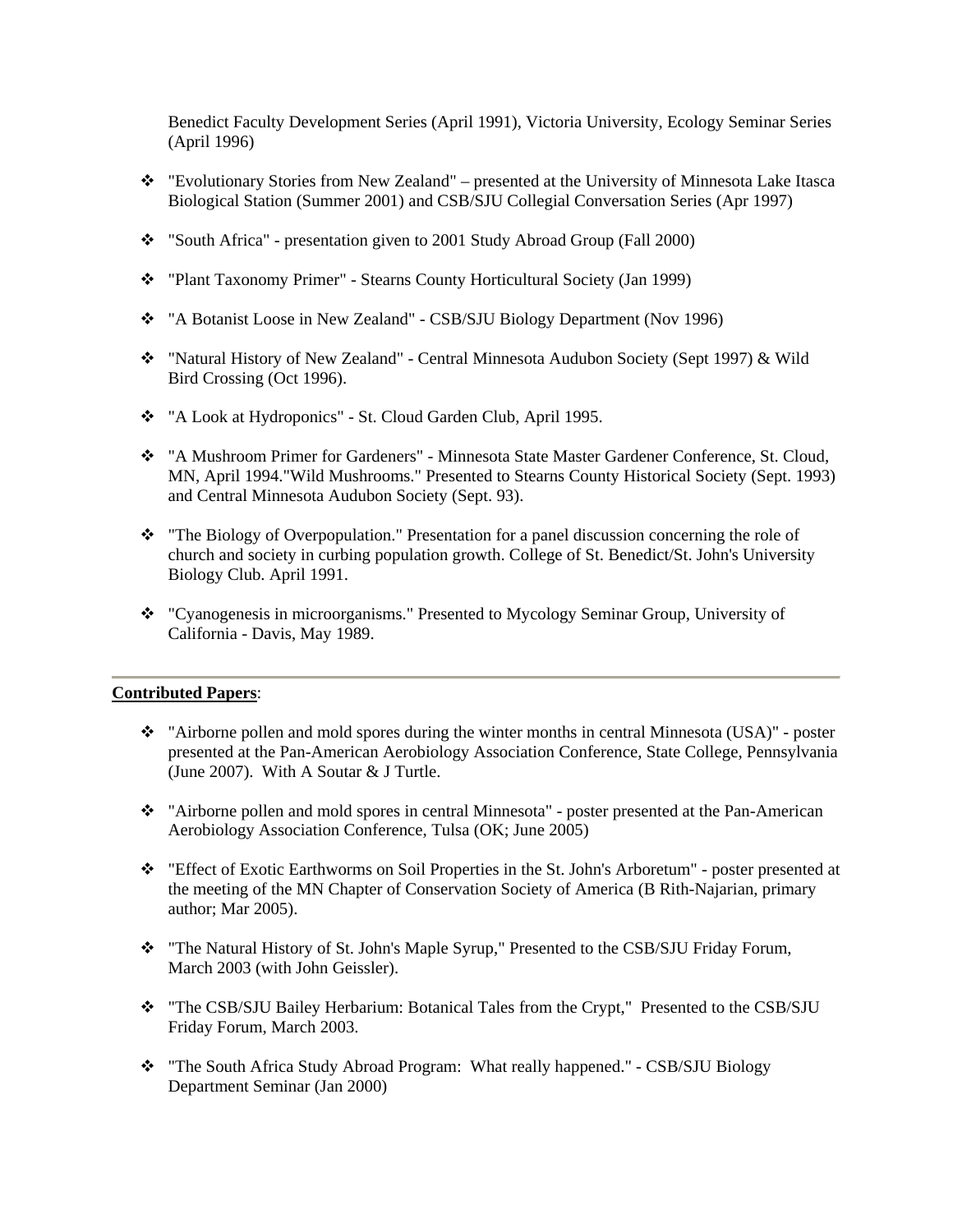- "Cliffs, Castles and Currachs: A Look at Ireland." Slide-tape presentation. College of St. Benedict/St. John's University Biology Club (March 1991); College of St. Benedict Symposium class (April 1991); and Irish Studies Orientation Program (May 1993).
- "Halloween Botany: Pumpkins, turnip and ergot." College of St. Benedict/St. John's University Biology Club, Oct. 1993.

**Professional Service**: *(since 2000)* 

- Consultant two MS students from St. Cloud State University, Fall 2008
- Consultant fungal spore identification for MicroBioLogics, St. Cloud (June 2007)
- Interviewed about fall leaf color for a "Jetstreaming" podcast hosted by Cathy Wurzer, Morning Edition host, Minnesota Public Radio (Sept 4, 2008) at URL: http://download.publicradio.org/podcast/minnesota/podcasts/jet\_streaming/2007/04\_jetstreaming \_64.mp3. Also interviewed on-air interview by JG Preston, WJON radio (Oct 2001) on same topic.
- DNR Commissioner's Advisory Committee (CAC) for the Scientific and Natural Area program (SNA; 2006 – present)
- Host Visitors from Russia to the CSB/SJU Bailey Herbarium (May 2008)
- Provided botanical images: University of Florida study group (Fall 2005), Education department of Western Australia (Spring 2006)
- Manuscript reviewer: *Journal of Arid Environments* (Mar 2002); *American Biology Teacher* (June 1996, May 1998, Spring 1999, Nov 1999, Fall 1999, Fall 2001, Spring 2002, Fall 2002, July 2003; May 2008); *USDA Forest Service Publication* (Summer 2004); *Pollen Journal* (Sept 2004); *Plant Physiology and Biochemistry* (Dec 2004) ; *Cactus Journal* (Spring 2008)
- Textbook Reviewer *Plant Systematics* textbook for Elsevier Press (Nov 2004); *Plant Physiology* textbook for Pearson/Benjamin Cummings (Sept 2005).
- Chief Botanist BioBlitz Mississippi River County Park (Sept 2005)
- MS Thesis Committee student from St. Cloud State University, Fall 2005.
- \* "Tree Walk" for the Stearns County Master Gardeners, July 2003.
- Woodland Owners & Users Conference St. John's University. Organizer (Fall 2003).
- Central Minnesota Herbarium Partnership developed with St. Cloud State University Herbarium (Spring 2001)
- Botanical pseudoscience expert interviewed for article that appeared in Spa Magazine (Jan 2001)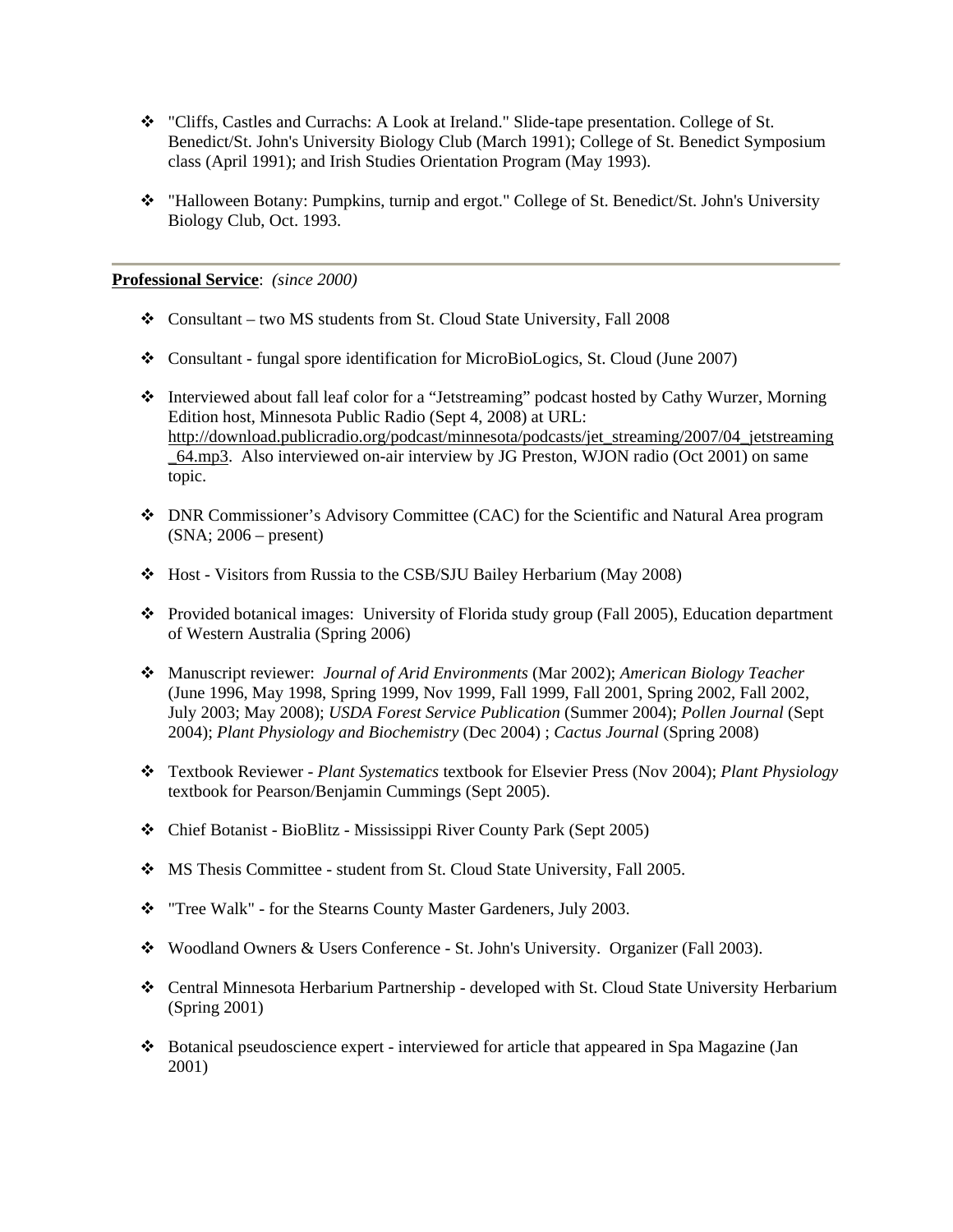- Tour Guide Quarry Park for a field trip of the Minnesota Native Plant Society (Summer 2001)
- Host campus host for annual meeting of the North American Mycological Society (Summer 2001)
- $\cdot$  Internet consultant to countless individuals who contacted me with botanical inquiries as the result of reading my web site (through present)

# **Professional Meetings Attended** (*listed alphabetically; since 2000*):

- Bio-Forum: Teaching in the New Millennium University of Minnesota, St. Paul (April 2001)
- \* "Choosing our future: Conservation based development in Minnesota" at St. John's University (June)
- Farm Forum 2001: Farm, Food and Community St. John's University (Mar 2001)
- Kwongan Colloquium (Botany of Western Australia) University of Western Australia, March 2006)
- Minnesota Native Plant Society Conference Minnesota Landscape Arboretum, Chanhassen (June 1998); Apple Valley (March 2001)
- \* National Association of Biology Teachers Minneapolis, Oct 1997; Reno (NV), Nov 1998; Orlando (FL), Oct 2000; Milwaukee, 2005.
- Pan-American Aerobiology Association Annual Conference Tulsa (OK), June 2005 , June 2007 (State College, PA).
- Society for Conservation Biology Grand Rapids (MN) (March, 2005).
- St. Cloud State University Student Research Colloquium (April 2003).

**Department Service***: (listed alphabetically, since 2000)* 

- Academic Advisor College of St. Benedict/St. John's University. Fall 1981 present.
- Chair, Biology Department; College of St. Benedict/St. John's University (Fall 1997 Spring 2000).
- \* Computer Needs departmental requests wrote with M. Campos (Spring 2002)
- Editor, Biology Department Newsletter, Spring 1983 2004
- Greenhouse Director, College of St. Benedict/St. John's University Melancon Greenhouse (Fall 1985-May 1993; Fall 2002, Fall 2008 – present; includes *ad hoc* committee to hire a new greenhouse manager (spring semester)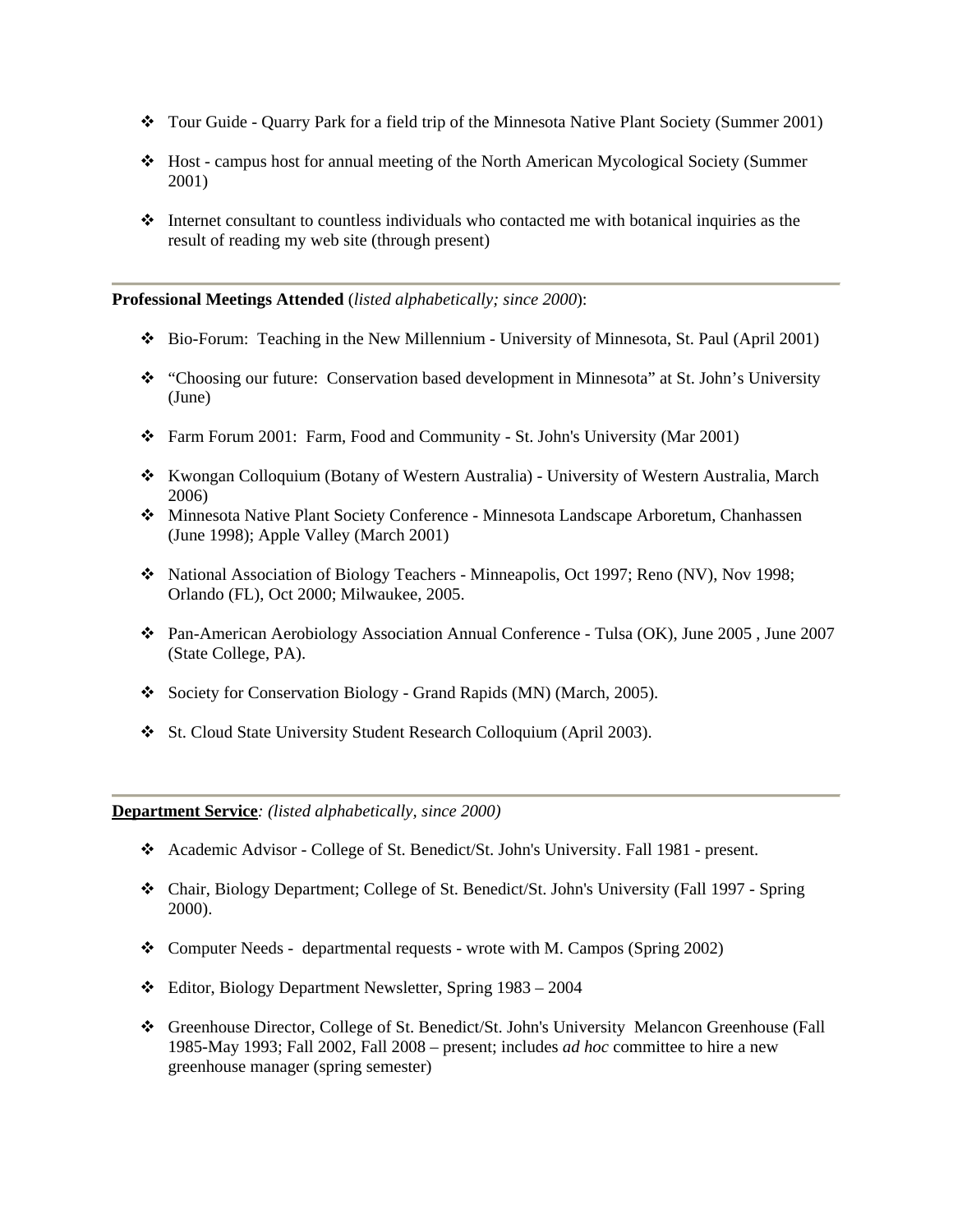- Herbarium Curator, Bailey Herbarium College of St. Benedict/St. John's University. Fall 1981 present.
- Introductory Biology Course/Lab Revision. (Summer 1993, 1998, 2005).
- Revised the Biology Department PowerPoint used in Science Day (Fall 2007)
- Seminar Scheduler. I have made arrangements for numerous seminar presentations at CSB/SJU. Fall 1981 - present.
- Safety Committee (Fall 1994 Spring 2000).
- \* Tour guide Biology Department . I have provided many tours to prospective CSB/SJU students. Fall 1981 - present.
- Web site editor I serve as editor of the Biology Newsletter web site, Pollen Center web site, St. John's Maple Syrup web site, Bailey Herbarium web site, and my personal site featuring information about my classes and personal research.

#### **College Service** *(since 2000):*

- Established a weather station at St. John's that reports weather conditions to the web. Worked with Paul Beniek, IT Services, to upgrade the CSB/SJU Biology department weather station (http://weatherstation.csbsju.edu/
- CSB Rank & Tenure Committee (2001 2002, 2003-2004; 2006 present)
- served as a "walk leader" during the fall CSB/SJU All-Campus Community workshop (August 2007)
- $\cdot$  St. John's Health at Work Botanical Nature Walks (numerous; one a month during 2004-2005, fall 2005, and fall 2006, 2007-2008)
- $\div$  St. John's Abbey Forest and Land Committee (2005 present)
- Saint John's Arboretum Advisory Council (2005 present); including subcommittees
- $\triangleleft$  Chief maple-syrup maker for the St. John's Arboretum (2001 present)
- Tour guide/leader for a "Nature walk to the Chapel" hosted by Saint John's Arboretum for Homecoming (Oct 2007)
- Admissions, photo shoot participant (Feb 2002)
- Campus Visit Day participant (Spring 99, Fall 2001, Fall 2002)
- Collegeville Colors, Oct 2003.
- Honors Council Natural Science Representative (2000 2001)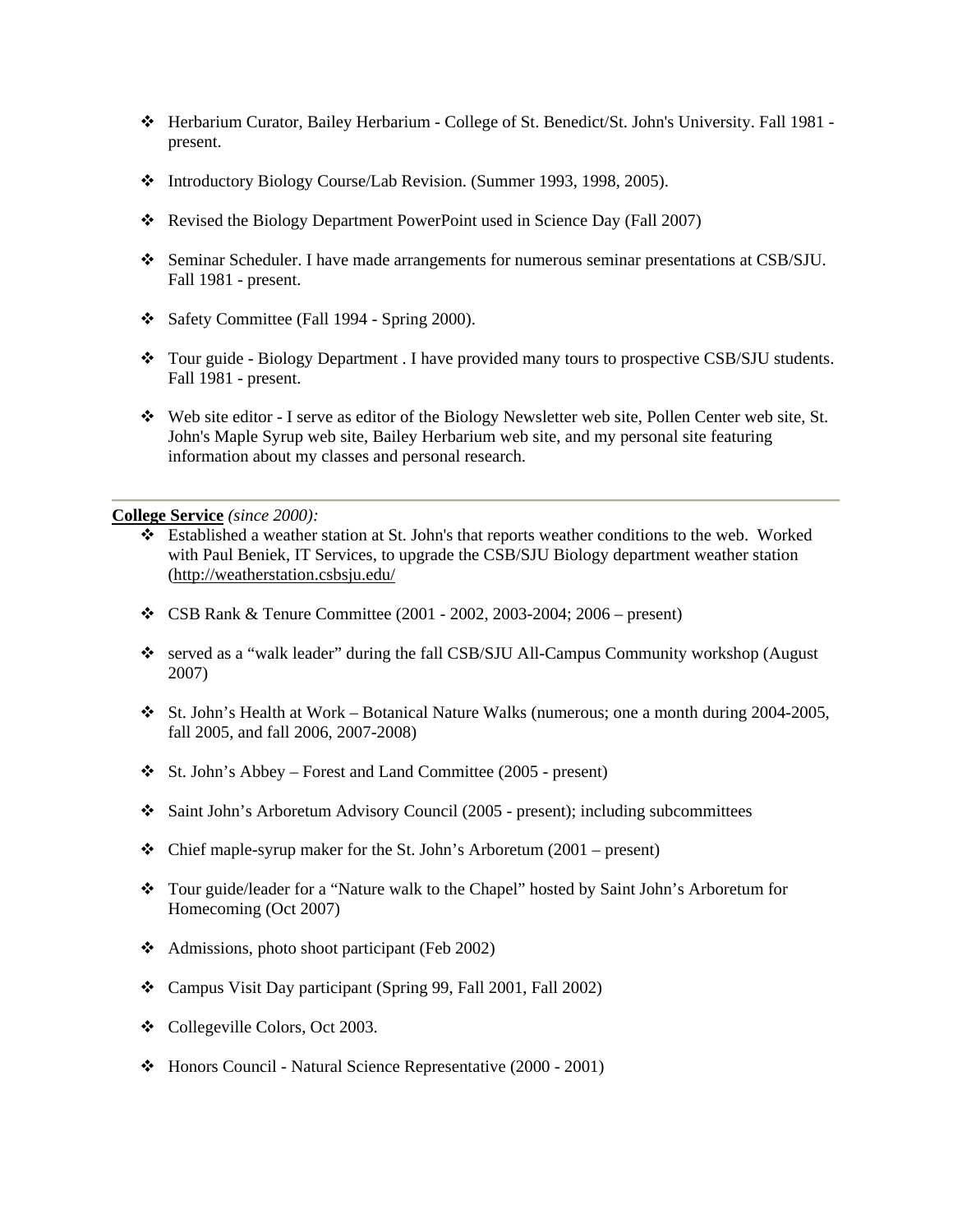- NCATE faculty panel member for accreditation visit (April 2001)
- \* Post-Tenure Development process, Participant (2003 2004)
- Regents/Trustees Scholarship Interviewer (Mar 2001 & 2002, 2004, 2005)
- Science Day participant, 1991, 1992, 1993, Nov 1999 2006).
- $\div$  Scholarship Day participant (Apr 2002, 2005)
- Summer Research 2004 program co-organizer with Dr. M Webster.
- Tour Guide SJU Science facilities for the State of Minnesota House Higher Education Finance Committee (Feb 2001); also for faculty visitors from Wartburg College, IA (Aug 2001)
- Helped host the Maple 2001 Conference St. John's (Fall 2001)
- $\div$  Plant Science Alliance faculty advisor (Fall 2007 present)
- $\div$  Ultimate Frisbee Club faculty advisor (Fall 2006 2007)
- Discussion leader film showing by Saint John's Arboretum nature film showing (spring 2007)
- Fielded numerous questions and requests for information and images based on my website. For example, NOW Magazine (Toronto) reprinted my "Tips for Foragers"
- Participated in the "After Hours Event" sponsored by the Science Initiative of Central Minnesota at St. Cloud State University (Nov 2007) and the College of St. Benedict (Jan 2008)
- Chaperone NCUR conference at Salisbury University (MD); April 2008

#### **Public Service** *(since 2000):*

- Deputy Clerk, Avon Township (MN); March 2007 present
- $\triangleleft$  Central Minnesota Audubon Society program chair
- St. Joseph Farmer's Market Treasurer
- Big Woods Clean-up Day & Buckthorn Eradication Program organizer (Spring 2000, Fall 2001, Fall 2006)
- Environment and Development Team City of St. Cloud & City of Sartell (consultant for plats that occur in environmentally sensitive areas (Fall 1998 - present)
- Science Fair Judge John Clark School Elementary School, Rockville, MN. (1991, 1994, 2001, 2002); Central Minnesota Regional Science Fair (1997, 1998, 2001, 2002, 2003); Cold Spring Elementary School (1997, 1999, 2000, 2001, 2003); Richmond Elementary School (Jan 2001
- Naturalists presentation to St. Joseph Cub Scouts (May 2001)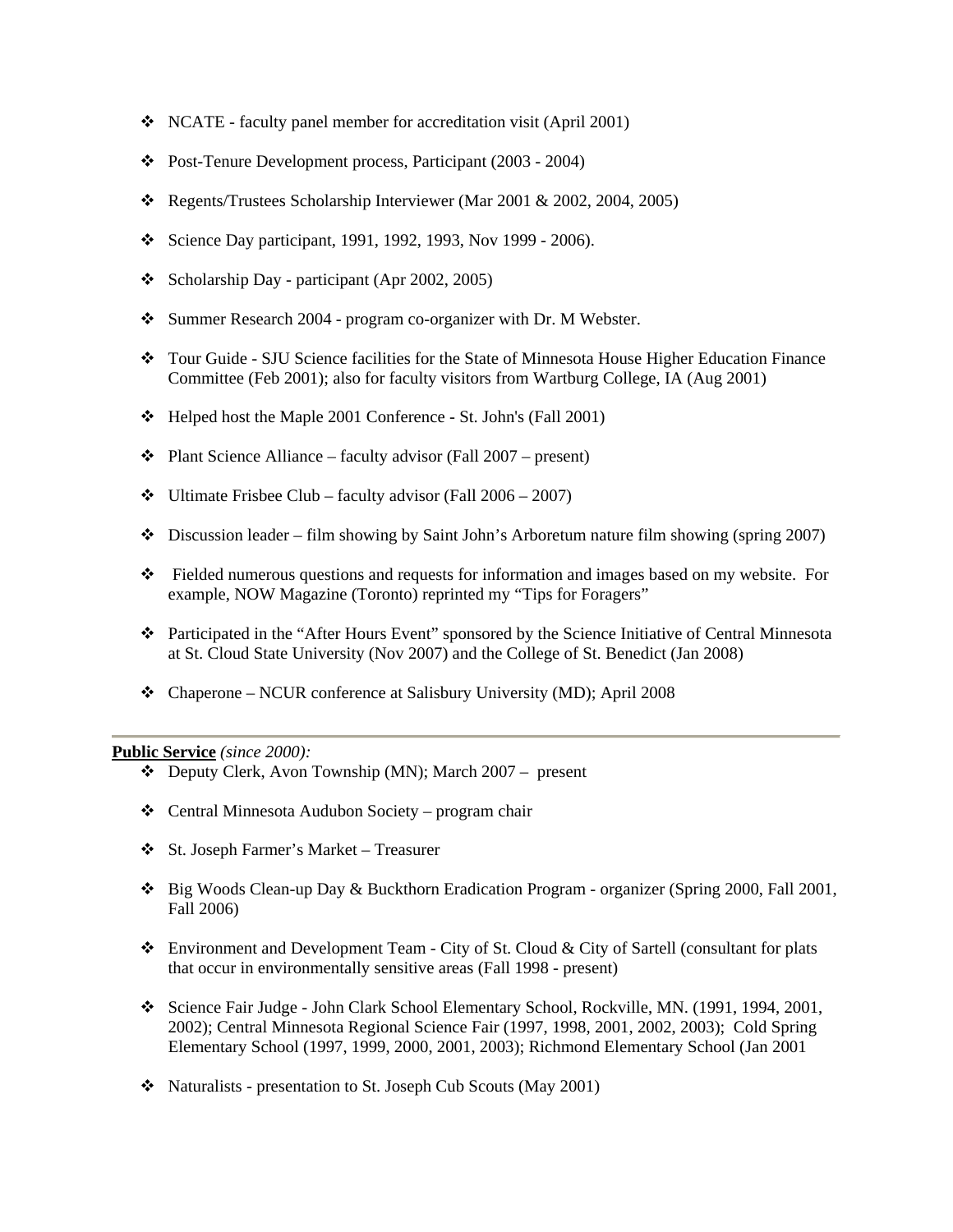- St. Joseph Farmer's Market Herbarium presentation (July 2000, July 2001, July 2002)
- Habitat Presentation Oak Hill Elementary School 6th grade (April 2001)
- Consultant for a Boy Scout project involving the Lake Wobegone trail (Summer 2005).

#### **Memberships**:

#### **Professional**

- Society for Economic Botany
- National Association of Biology Teachers
- North American Mycological Society
- Minnesota Native Plant Society
- Pan-American Aerobiology Association

#### **Other related**

- National Audubon Society (Central Minnesota Chapter)
- Minnesota State Horticultural Society (Stearns County chapter)
- Nature Conservancy
- Sierra Club

## **Honors**:

- Sister Mary Grell Teacher of Distinction Award College of St. Benedict (May 2007)
- Identified as a "professor to know" for first-year students (April 2008)
- $\div$  Identified by seniors as a professor who has enhanced their experience at CSB/SJU (April 2008)
- Nominated for the natural Science Advisor of the year award (2007-2008)
- Listed in *The Record* (Oct 25, 2007) as a "Top Prof" (College of St. Benedict/St. John's University student newspaper)
- Awarded a Scholarship and Excellent Pedagogy Award for studies of airborne pollen (2006 2007).
- Received recognition for 25 years of service to CSB (Spring 2006)
- Tom Creed Award for Electronic Pedagogy (CSB/SJU). May 2003
- Certified Pollen Counter Multidata Corporation. April 2003.
- Received recognition for 20 years of service to CSB (Spring 2001)
- Nominated for Sears-Roebuck Teaching Award at College of St. Benedict, Spring 1990.

#### **College**

- Blue Key National Honor Fraternity
- Chi Beta Phi National Science Fraternity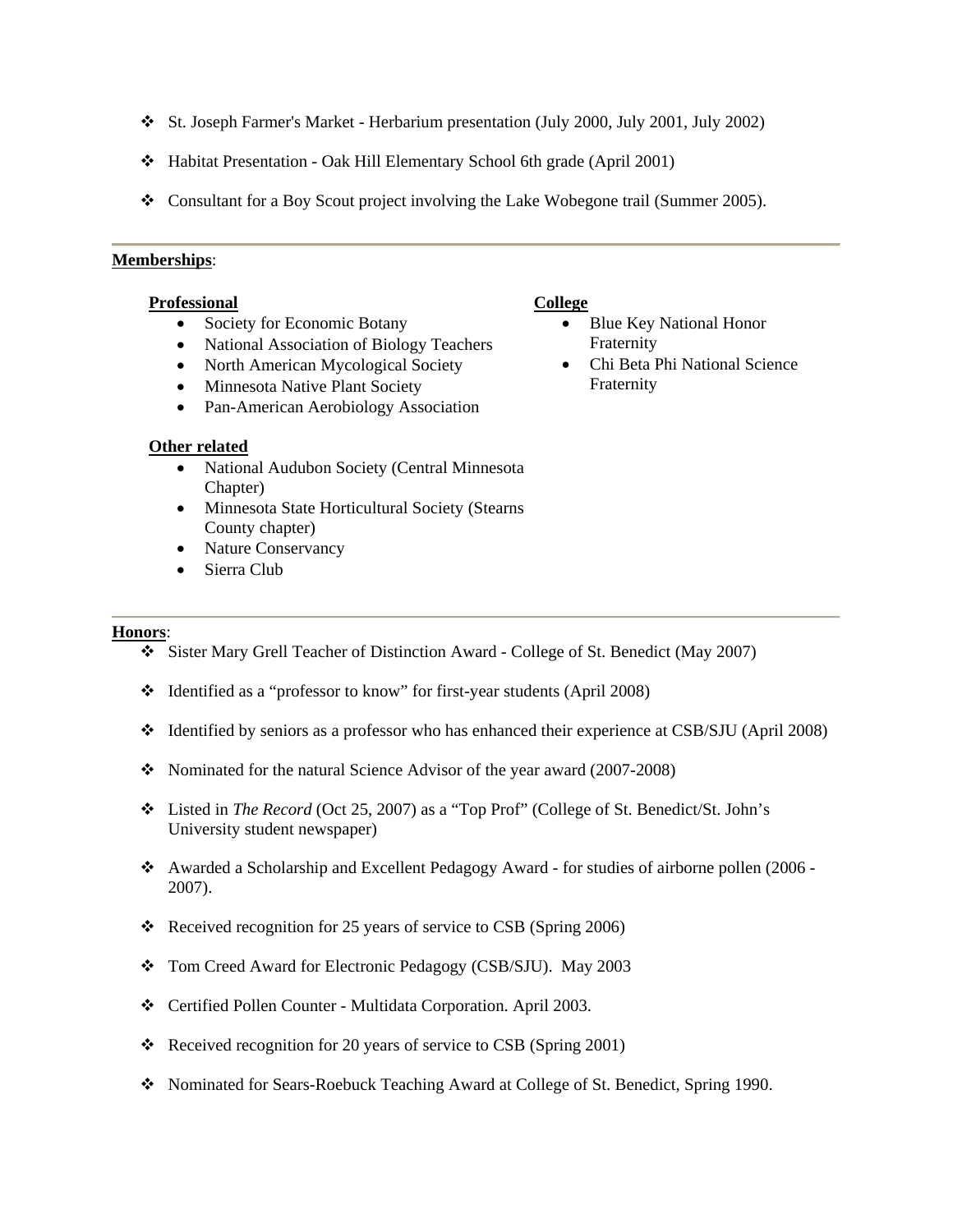- Nominated for the Sister Mary Grell Teaching Award CSB/SJU (May 1999)
- Natural Science Advisor of the Year Award College of St. Benedict/St. John's University (Spring 2001)

**References**: available upon request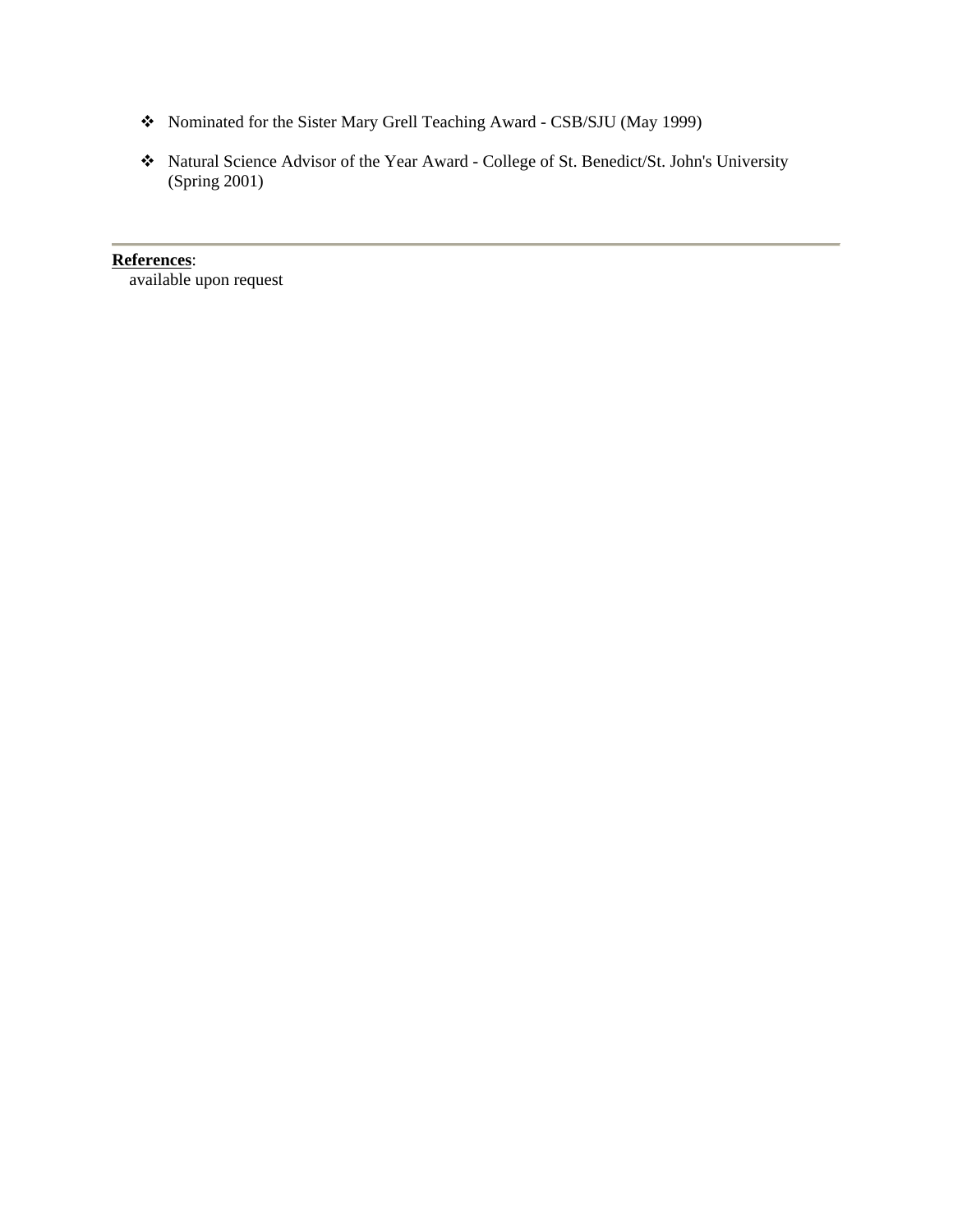# **APPENDIX I: Courses Taught** *(unless otherwise indicated, all at CSB/SJU)*

Full Semester (3-4 credit) Courses:

- Introduction to Cell & Molecular Biology (Biol 121) formerly call Concepts of Biology 1 (Biol 115) - Lecture and laboratory.
- Introduction to Organismal Biology (Biol 221) formerly call Concepts of Biology 2 (Biol 116) -Lecture and laboratory.
- Environmental Ethics (Core 300). Course for the Senior Seminar program. Fall 1990 & Spring 2006
- Field Botany Botany 366. University of Illinois at Urbana-Champaign. Lecture, laboratory and field trips.
- **Human Origins.** Course for the Senior Seminar program, South Africa Study Abroad, Spring 1999.
- **EXECUTE:** Life Science Biology 110 (General Biology for non-majors). Lecture/Laboratory.
- **Nature and the Naturalists (Hon 210). Course for the Honors program. Lecture/laboratory.**
- Plant Physiology Biology 327 (330). Lecture and laboratory.
- **Plants and Human Affairs (Biol 106). Lecture/laboratory.**
- **Plant Taxonomy (Biol 308). Lecture/Laboratory.**
- Symposium: Plants and Human Affairs (Core 100, Core 101). Lecture/discussion.
- Vascular Plant Systematics University of Minnesota Lake Itasca Forestry & Biological Station

January Term or Short Courses

- Natural History of Maple Syrup (Spring 2008 present)
- Aerobiology of Central Minnesota (Spring 2004).
- The Autoharp Care, history and playing techniques. Music 3084. Lecture and studio.
- Botany and Humanity. January Term 1986. Lecture and Laboratory.
- Botany for Gardeners (Biol 177). January Term 1994. Course focusing on horticultural techniques.
- Field Botany. Academic Summer Camp for High School Students. Lecture, lab and field trips. St. John's University. Summer 1987.
- Mycology. January Term 1990. Lecture/laboratory.
- Plants and Human Affairs. Summer Elderhostel Program, College of St. Benedict. June 1983 &1986.
- Plants in Our Daily Lives. Elderhostel Course. Little Falls (Sept 1997)
- Winter Botany. January 1984 & 1985. Lecture and Laboratory

# Field Courses

- Costa Rica: Environment and Sustainable Development. Co-director for UMAIE course to Costa Rica. January 1997 (with E. Diedrich).
- Director. Irish Studies Program in Galway, Ireland. Fall 1990.
- Director. South Africa Study Abroad Program. Spring 1999
- Field Research. August 1984 (Aitikokan, Ontario); June 1986 (Lake Itasca, MN).
- **Natural History of the BWCAW. Week-long field study of the BWCAW in Northern Minnesota.** Summer 1987.
- New Zealand: Natural History and Sustainable Development. Co-director for UMAIE course to New Zealand, Jan 1998 (with E. Diedrich)
- Director. Australia Study Abroad Program, Fremantle, Western Australia. Spring 2006.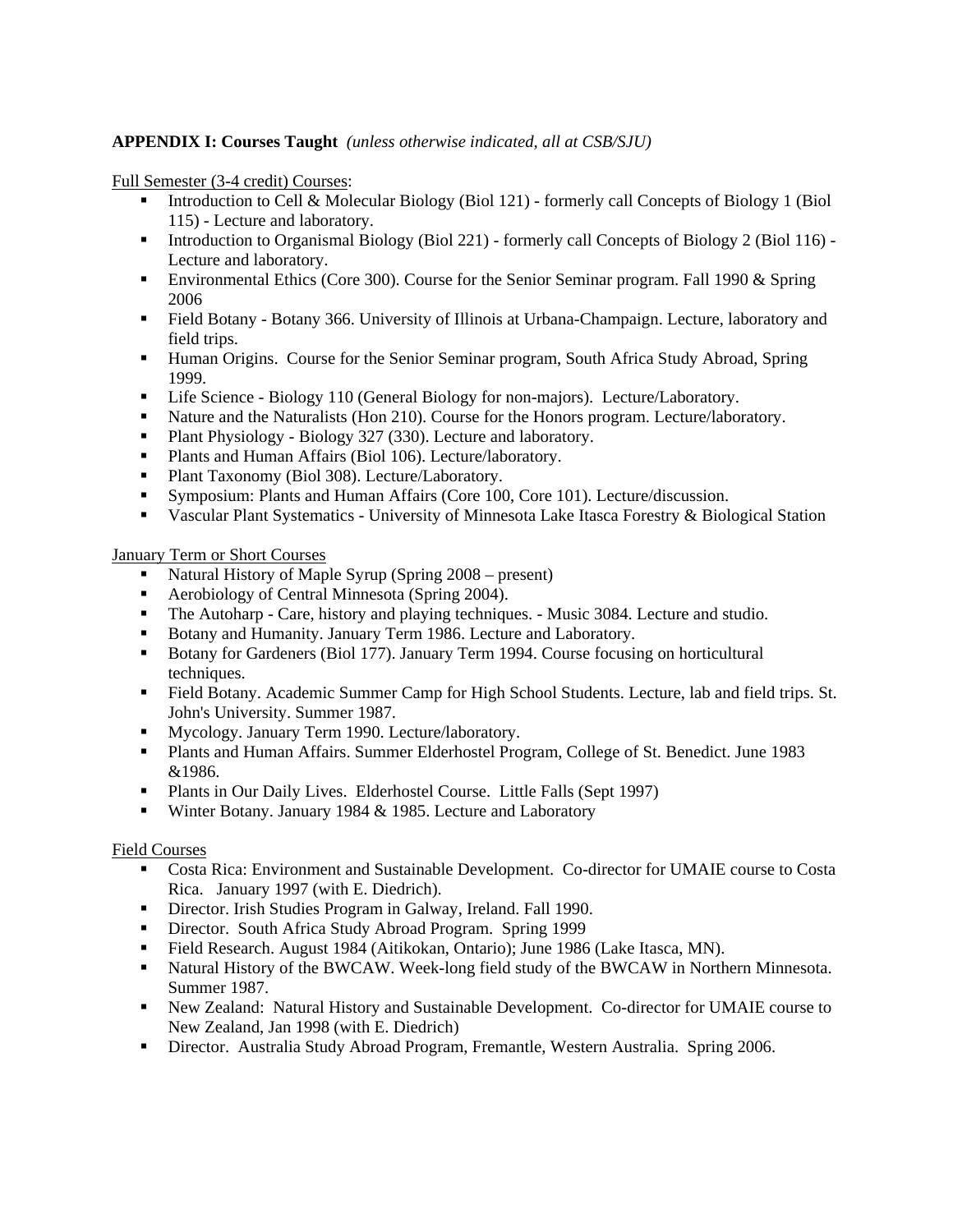# **APPENDIX II: Botany and Related Coursework**

Undergraduate (Lynchburg College):

- Anatomy of Seed Plants
- General Ecology
- **Morphology of Non-Vascular Plants**
- **Morphology of Vascular Plants**
- Plant Taxonomy
- Biology Seminar (Ethnomycological study of *Amanita muscaria*)

Graduate (University of Illinois):

- Advanced Plant Taxonomy
- Biochemistry (2 semesters)
- Comparative Microbial Chemistry
- Field Ecology
- **Fungal Ecology**
- General Mycology
- Identification, Separation, and Characterization of Unknown Organic Compounds
- **Mycology Seminar (Basidiomycete** metabolites)
- Plant Ecology
- Plant Pigments
- Plant Products
- Plant Physiology
- Plant Physiology Laboratory
- Plant Taxonomy Seminar (Ferns and Gymnosperms)
- Plant Cell Energetics
- Quantitative Biology (Statistics)
- Research Problems (Cyanogenesis in Fungi)
- Spectral Techniques in Organic Chemistry

# Post Graduate:

- Natural and Artificial Photosynthesis National Science Foundation Chautauqua Short Course, Argonne National Laboratory. May 1983.
- Microcomputers for Modeling and Simulation in Undergraduate Life Science Instruction. Michigan Technological Institute, Houghton, MI. June 18-29, 1984.
- Plant Biochemistry University of California, Davis. Winter quarter, 1989. (audit)
- Crop Plant Evolution University of California, Davis. Winter quarter, 1989. (audit)
- Fungi, Mosses and Algae University of California, Davis. Spring quarter, 1989. (audit)
- Plant Diversity Victoria University, Wellington, New Zealand; Spring 1996. (audit)
- **Workshops (at CSB/SJU unless indicated):**
- Critical Thinking Workshop; sponsored by Dr. Gene Garver, August 18-22, 1986.
- Natural Science Summer Workshop; Core Curriculum Project. June 2-5, 1986.
- Symposium Instructors Workshop; Core Curriculum Project. August 1985.
- Gender in the Classroom. January 1987.
- Bridging the Gap: Scholar to Teacher, teacher and student; inter-institutional faculty development program. Carleton College, Northfield. March - May 1988.
- Honor's Teacher's Workshop. Summer 1989.
- **Senior Seminar Workshop. Summer 1990.**
- **Performance in Teaching; by Tom Darnell, Jan. 1992**
- Wisconsin Fast Plants; University of Wisconsin-Madison, Feb. 1992.
- Time for Trees-Urban Forestry. Heritage Nature Center, St. Cloud. Spring 1993.
- Great Honors Teaching Workshop. August 1993.
- Department Chair's Retreat (May 1997, 1998)
- Collaboratorium II computer workshop (June 1998)
- Defensive Driving Course (Spring 2001)
- **Minnesota Worm Watch Workshop, St. John's (August 2003).**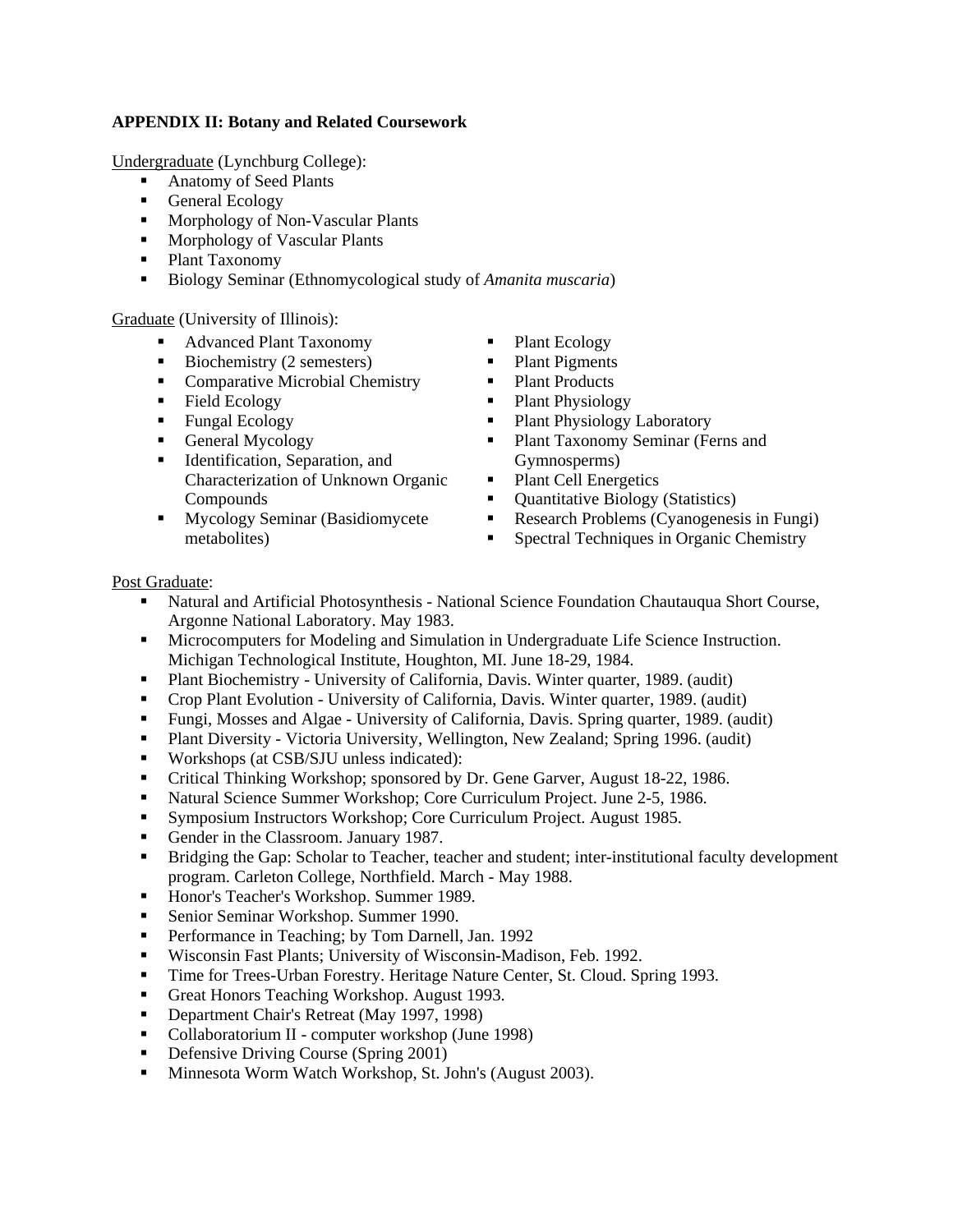- " "Mold Identification Short Course" sponsored by the University of Minnesota School of Public Health (May 2007)
- Faculty Technology Day CSB/SJU (May 2007)

# **APPENDIX III: Independent Student Research Projects Supervised**

*(all at CSB/SJU; since 1990)* 

- Lorie Warren. "Trehalose and revivability in the genus *Marasmius*." Fall 1991.
- \* Karla Gengler. "The significance of mucilage of flax, *Linum usitatissimum*." Fall 1992.
- Anthony Dispanet. "An economic analysis of the Brazilian rain forest." Fall 1992. Served as a reader for Honor thesis committee.
- Stacy Abner. "Pesticide analysis in wells." Reader for Honors thesis committee. Fall 1993.
- \* Kelly Wolfe. Honors Thesis. "Vegetative composition of two prairie wildlife management areas in western Minnesota." Fall 1993.
- Dominic Ackerman. Honors Thesis. "Woody Plants of 100 Acres Quarry." Fall 1993
- Brad Matuska. "Effect of Mowing on Prairie Community in Quarry Park." Fall 1994. Brad won a Winchell Award at the annual meeting of the Minnesota Academy of Science for presenting the best paper in the ecology section (May 1995).
- Heather Laflin. "Competitive ability of soybean (*Glycine max*) against ragweed (*Ambrosia artemissifolia*) in a field situation. Environmental practicum (1998).
- Steven McGreevy. "Aeromycological Survey of a compost facility in Cold Spring, Minnesota. (May 2000). As a partial consequence of this work, Steve was recognized by the Botanical Society of America with a "Certificate of Achievement" - the highest award for an undergraduate.
- Alex Mettler & Sarah A. Young. "Variation between and within populations of *Opuntia fragilis* in central Minnesota. (2001)
- Elizabeth Distelrath. "Benefits of a xeri-scaped prairie grass lawn." Liza presented her work at CSB/SJU Scholarship Day and the St. Cloud State University Undergraduate Research Conference. (2002).
- Jesse Barr. "History and environmental analysis of the St. John's maple syrup operation". Reader for Environmental Studies practicum project (2002).
- Chuck Griffith. "Wool mulching systems for specialty crops". Result of summer internship at the West Central Research and Outreach Center, Morris, MN. Summer 2002.
- Katrina Viegas. "Response of *Helianthus annuus* roots to changes in soil density." Spring 2003. Presented at CSB/SJU Scholarship Day and St. Cloud State University Undergraduate Research Conference.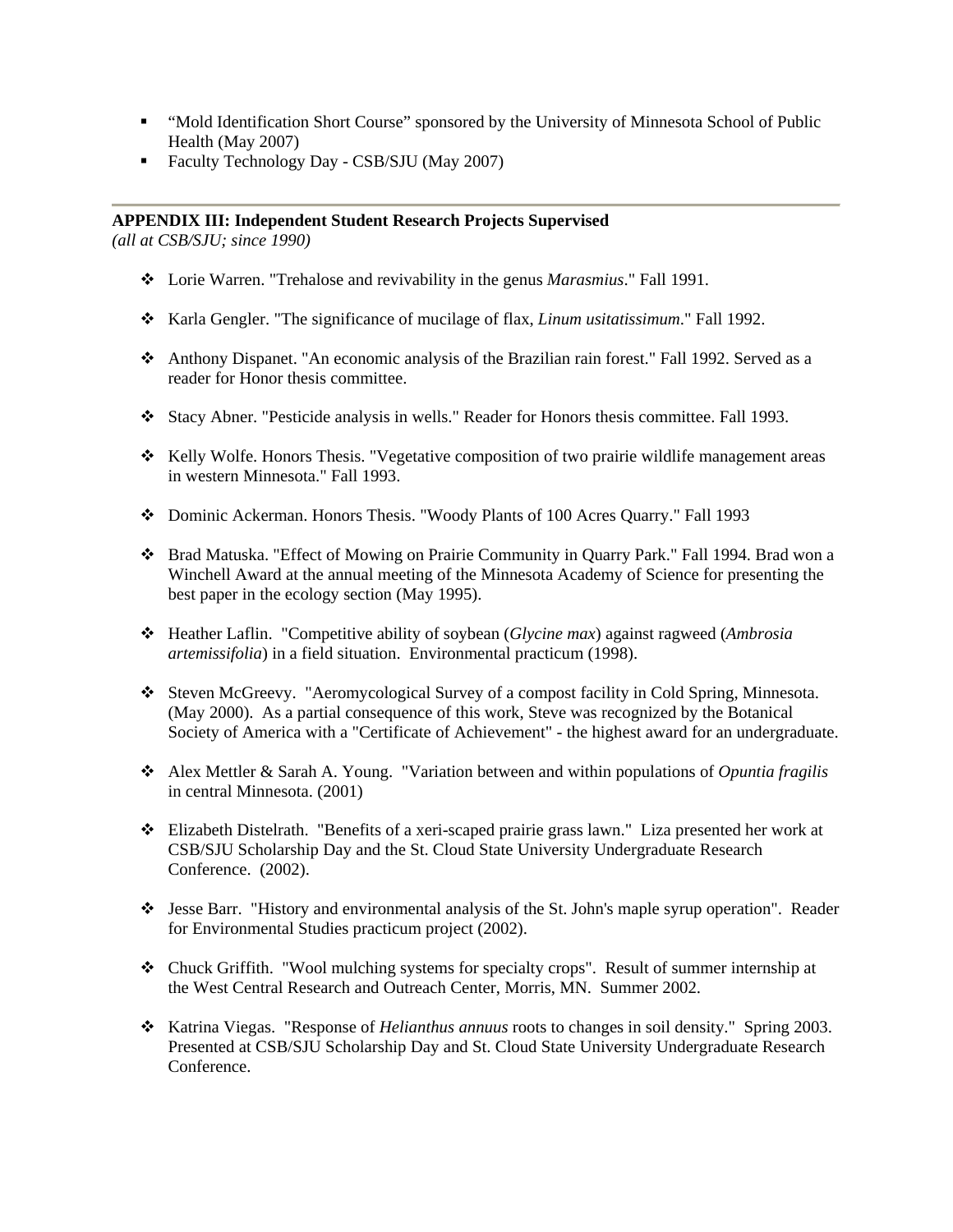- Sara Scott & Trisha McIntyre. "Medicinal Plants of Bagaces, Costa Rica." Spring 2003. Presented at the National Conference for Undergraduate Research (NCUR) national meeting in Salt Lake City (UT), CSB/SJU Scholarship Day, and St. Cloud State University Undergraduate Research Conference.
- James Wollack. "Is spring coming earlier? An analysis of flowering data from *Hepatica americana*." Presented at CSB/SJU Scholarship Day and the St. Cloud State University Undergraduate Research Conference (Spring 2003).
- Sarah Hegg. "Airborne Molds and Pollen in Central Minnesota." Summer 2003 research intern. Invited speaker for the St. Cloud State University Biology Department Seminar Series, March 2004.
- Erika Nunnink. "The History and Natural History of St. John's Maple Syrup." Independent Research Project, Spring 2004.
- Ben Rith-Najarian. "Impact of Exotic Earthworms on Soil Properties in the St. John's Arboretum." Summer - Fall 2004. Presented at the annual meeting of the Society for Conservation Biology (Grand Rapids, MN)
- Mark Zenzen. "Airborne Pollen and Mold Spores in Central Minnesota." CSB/SJU 2004 summer research program. Poster presented at the June 2005 meeting of the Pan-American Aerobiology Association Conference (Tulsa, OK; Summer 2005) and at CSB/SJU Scholarship Day (April 2005). Mark also worked with Brian on the sumac project and was a co-author on the poster with Brian Hoffman.
- Brian Hoffman. "Changes in Sumac Pigment Composition During the Growing Season." CSB/SJU 2004 summer research program. Poster presented at CSB/SJU Scholarship Day, April 2005. Brian also worked on pollen and was a co-author on the poster with Mark Zenzen.
- Andrew Soutar. "Atmospheric Pollen Survey Conducted During the Winter in Stearns County, Minnesota, USA." Poster presented at CSB/SJU Scholarship Day, April 2006.
- John Compton. "Effect of Light Fluence on Wilting Rate in *Eupatorium rugosum*." Honor's Thesis. Presented at the annual meeting of NCUR (National Conferences on Undergraduate Research), Dominican University (San Rafael, CA) and at CSB/SJU Scholarship and Creativity Day, April 2007.
- Andrew Conger. "A Comparative Analysis of Sugar Concentrations in Various Maple Species on the St. John's Campus." Poster presented at CSB/SJU Scholarship & Creativity Day, April 2007.
- John Turtle. "Monitoring Winter Pollen Counts in Central Minnesota." Poster presented at CSB/SJU Scholarship & Creativity Day, April 2007.
- Michael Steinmetz. "Pigment composition changes in smooth sumac (*Rhus glabra*) during autumn senescence," presented at NCUR (National Conference on Undergraduate Research; Salisbury University, MD) and at CSB/SJU Scholarship & Creativity Day (April 2008)
- Erin C. Morley. "Mechanism of raphide discharge from *Dieffenbachia* idioblasts," presented at NCUR (National Conference on Undergraduate Research; Salisbury University, MD), CSB/SJU Scholarship & Creativity Day, and as a CSB/SJU Biology Department seminar (April 2008).